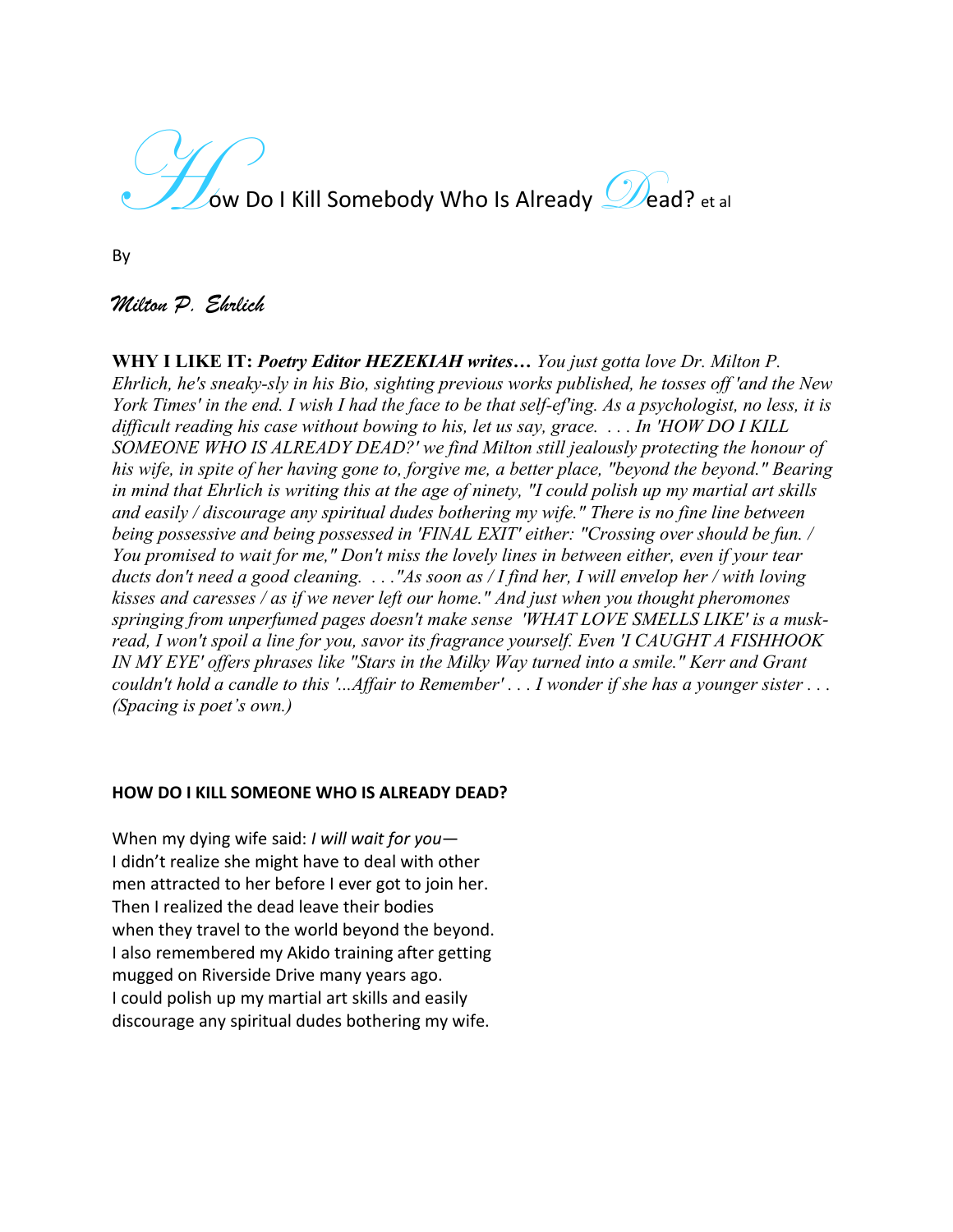#### **FINAL EXIT**

I really just want to keep swimming in my ocean of tears, but I remember what my angry First Sargent yelled at me when I asked to go on sick call to treat my infected shrapnel wound: *Soldier, do you want to soldier or Fuck around? Get back in line!*

The last words of my dying wife were: *I'm never going anywhere without you, and I will wait for you.* I decided to tap-dance my way in if it's a sunny day, and if it's raining, l will do my Gene Kelly routine of singing in the rain. Crossing over should be fun. You promised to wait for me, and all I have to do is follow your trail of words left around on antique bottles and tools, and anything interesting like sexy shaped trees or rocks that have charm. As soon as I find her, I will envelop her with loving kisses and caresses as if we never left our home.

## **MY MUTINOUS FIRST MATE**

Jumped overboard before me, leaving me to cry the 3 rivers dry from the tidal estuaries of— Brudenell, Cardigan and Montague, rivers that flowed into Saint Mary's Bay. I spent the happiest days of my life with my chest puffed up like Captain Bly, getting my Boston Whaler underway across the bay to Boughton Island. She stood at the bow, her hair flowing in the wind, moments before she exclaimed to me: *I will wait for you,"* and dove into the sea.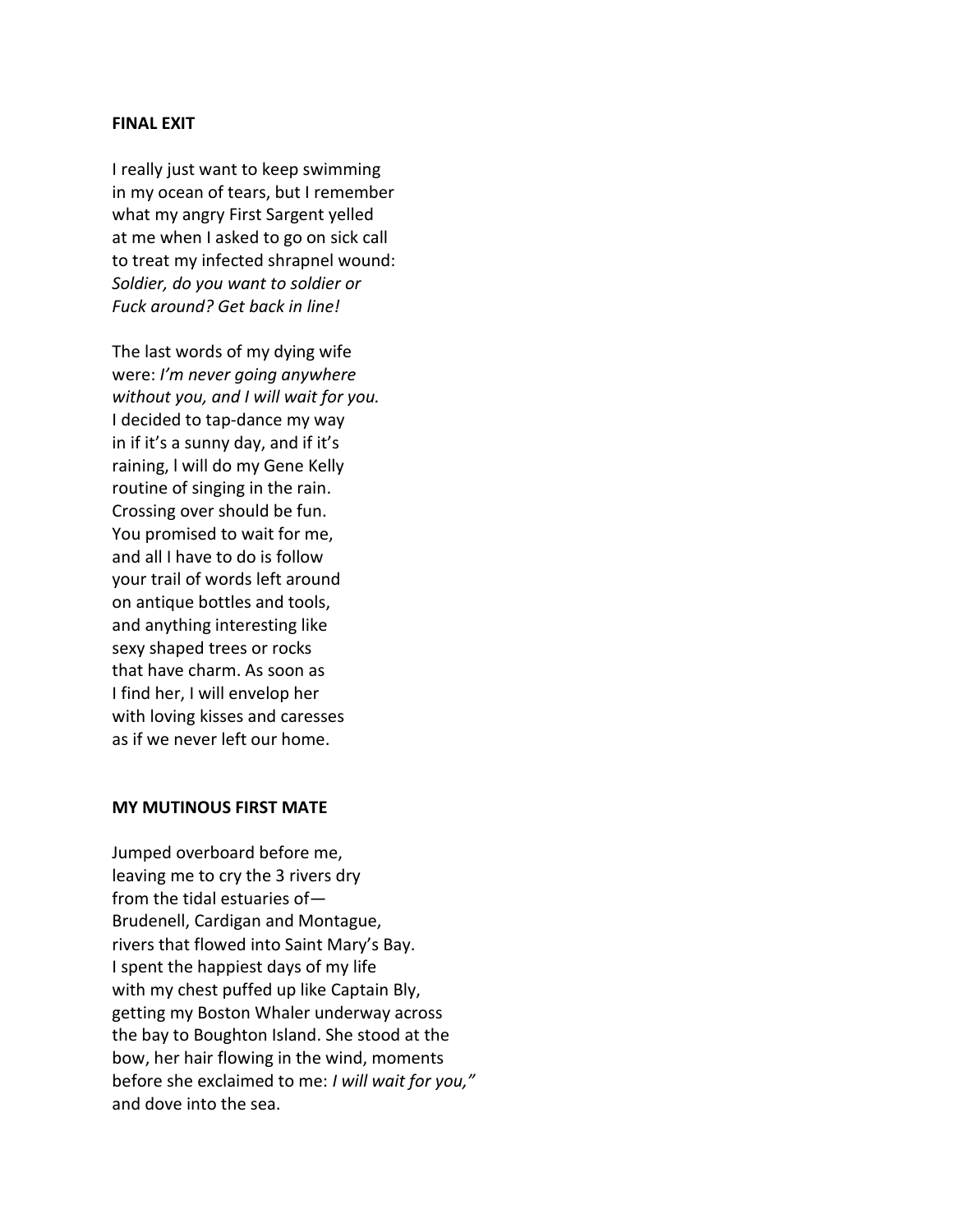#### **WHAT LOVE SMELLS LIKE**

Love always smells like ambrosia. It's far better than any perfume or flower and is only created by the feelings in a loving heart. The best scented wildflowers freesia, hyacinth and jasmine are no match for the ardor of the male and female body. Mating humans emit the elixir of passion ever since we swam out of the aquatic home of the past, intoxicating us with lust. We growl and prowl for the best smelling mate, pounding one's chest and howling as if one's life depended on it. Napoleon had an acute sense of smell, and wrote many letters asking his wife, Josephine, not to bathe when he came home. He wanted to enjoy to the fullest his wife's sexy body odor.

### **I CAUGHT A FISHHOOK IN MY EYE**

I didn't even know I was underwater. My stars must have been out of alignment. I could hear temple bells fading from away, Where was I going and who snagged me? Only creatures in the earth of my garden knew as I noticed my flowers nodding in agreement. Stars in the Milky Way turned into a smile. Somebody somewhere must know what is going on? My heart beat faster as I dug in my garden to save my life. Only the worms volunteered to pray for me.

**THE POET SPEAKS:** *I am inspired by memories of growing up in Queens, New York in the 1930s, the experience of being a Jewish kid during a time of virulent antisemitism. My poems are also informed by having been born on the wings of the Great Depression, and growing up in a household where money was often tight, but my memories are suffused with the warmth of my*